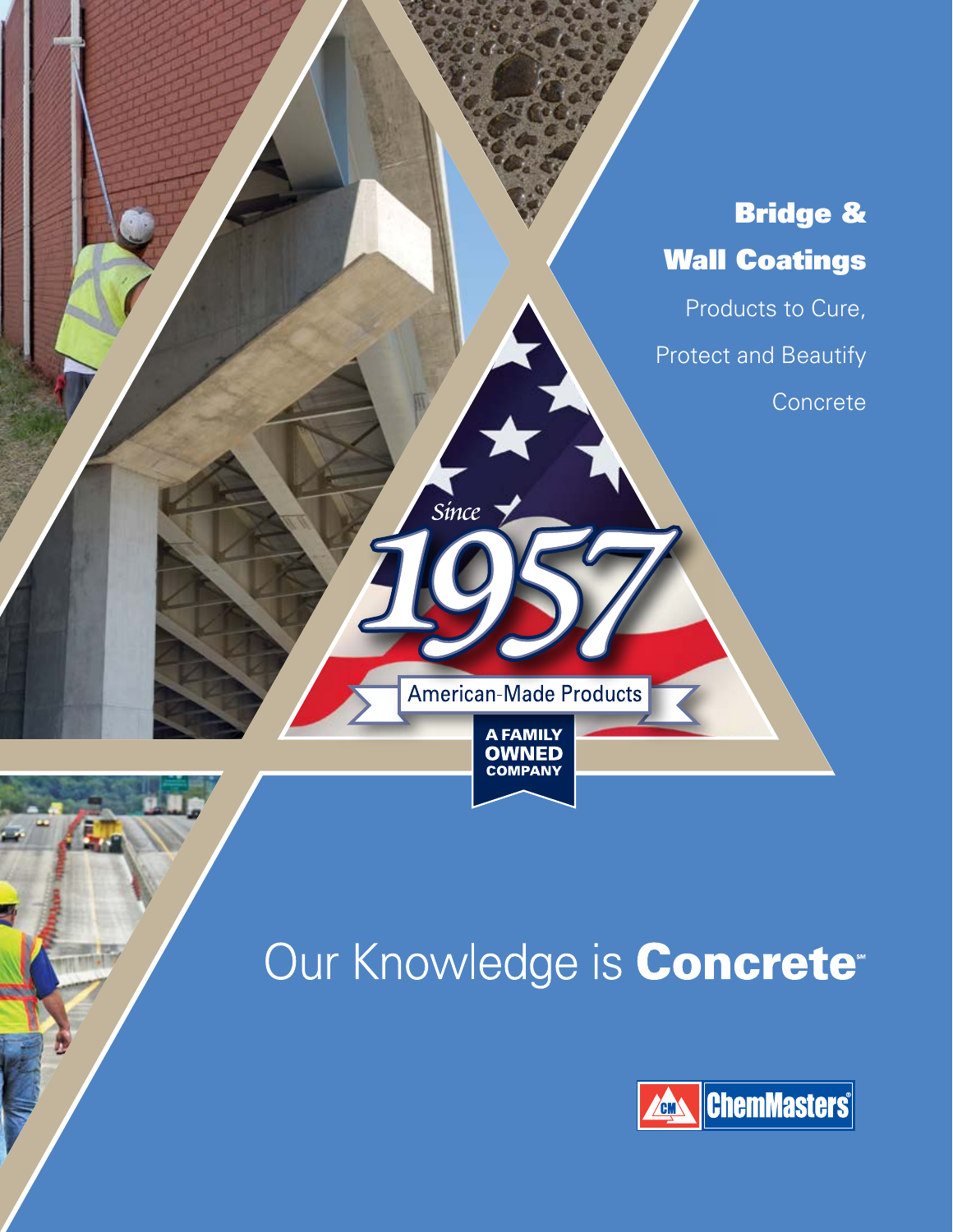# **One of the Broadest Offerings of Products for Concrete Bridges and Walls**





ChemMasters' coatings protect many of the nation's most recognizable and strategically important structures. From military defense to transportation, infrastructure to commercial buildings…ChemMasters' coatings protect, beautify and prolong the life of concrete.

Wherever concrete is exposed to the elements, ChemMasters has a coating to suit your needs.

## • **Departments of Transportation (DOT) & Municipal Engineering**

- –*Bridges* –*Sound Wall Barriers*
- **Commercial Buildings**
	- –*Building Exteriors* –*Retaining Walls*
- **Residential** 
	- –*Stucco Exteriors*
	- –*Exposed Block Foundations* –*Retaining Walls*
	-

ChemMasters offers a full range of chemistries to meet the demanding needs of harsh environments and the aesthetic requirements of any home or building owner. ChemMasters architectural coatings are the culmination of cutting edge development in materials, formulations, and performance. And they're true to our philosophy of manufacturing world-class products to protect and beautify concrete.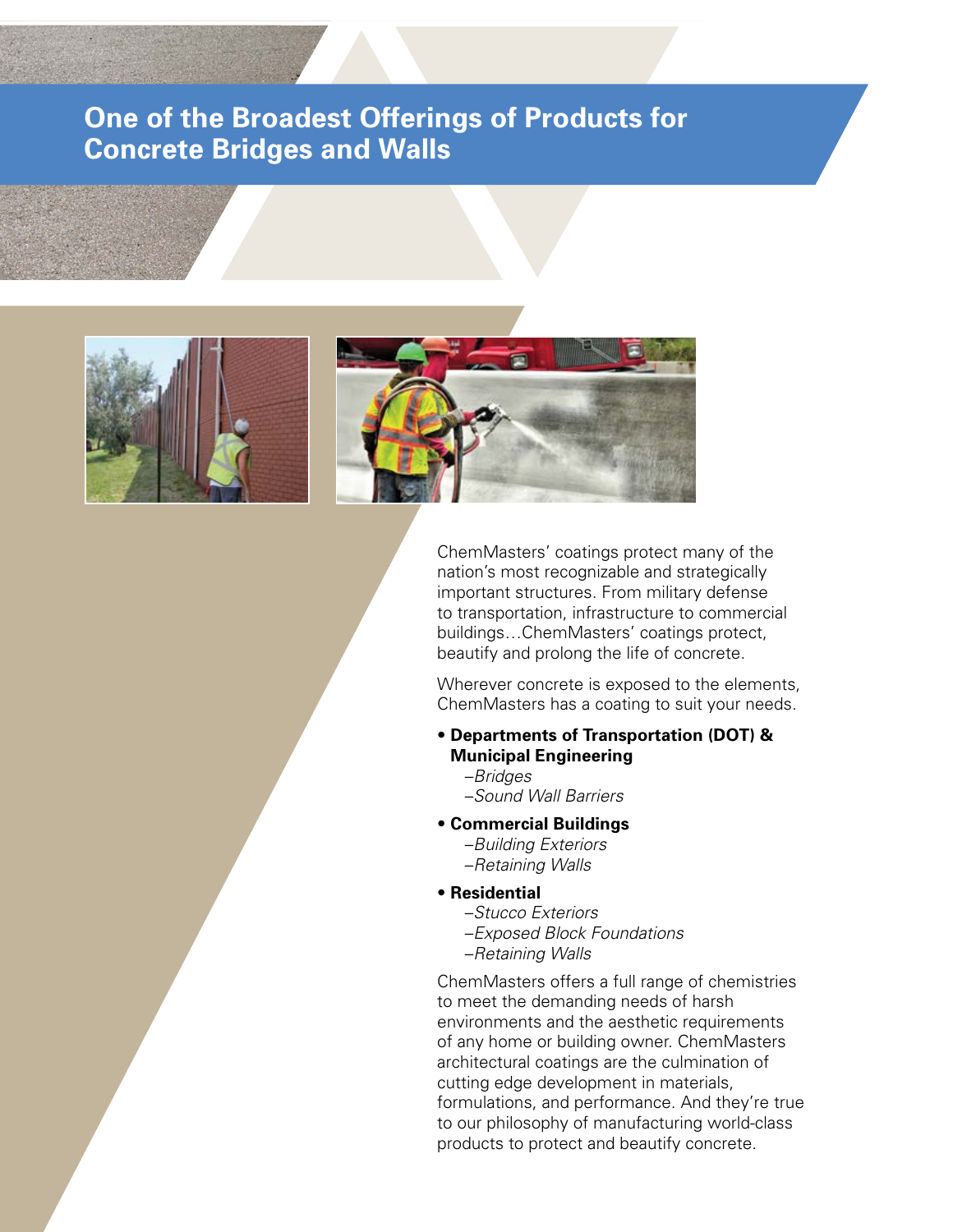# **Epoxy / Urethane Systems**

**Epoxy/urethane coating systems are the preferred means of protecting high value concrete structures with extended design lives. As a system created expressly for concrete, their adhesion, UV stability, and waterproofing capabilities are proven technologies for long-term (15+ year) protection.** 

## **Safe-Cure® & Seal EPX**

A low V.O.C., two-component, water-based epoxy curing and sealing compound for concrete. It is also suitable for use as an epoxy primer or coating for cured concrete. Available in either clear or pigmented formulations. For exterior applications without a topcoat, a special ultraviolet (UV) resistant formulation is available upon request. Meets ASTM C 1315.

#### **Duraguard™ 310 CRU**

A two component, chemical resistant aliphatic polyurethane coating. It may be used as a topcoat over epoxy and epoxy novalac systems to improve chemical, ultraviolet light and graffiti resistance. Available in clear or pigmented versions.

#### **Green-Thane 310 CRU**

An environmentally friendly two component, waterborne aliphatic, chemical resistant polyurethane coating. Used as a topcoat over epoxy coatings to improve the chemical, UV, abrasion and graffiti resistance of the coating system. Available in clear or pigmented versions.

## **Safe-Cure® & Seal EPX**

| <b>Film Formation</b>                                                                    | Cross-Linking                                                                    | <b>Dry Film Thickness</b>                                                     | 2.5 mil clear<br>3.3 mil colors           |
|------------------------------------------------------------------------------------------|----------------------------------------------------------------------------------|-------------------------------------------------------------------------------|-------------------------------------------|
| <b>Recoat Time</b>                                                                       | Tack free up to 72 hours<br>(call ChemMasters for<br>instructions past 72 hours) | <b>Percent Solids</b><br><b>Clear</b><br><b>Pigmented</b>                     | 31%<br>$38 - 45%$                         |
| <b>Curing Efficiency</b>                                                                 | ASTM C 1315, Type 1,<br>Class B                                                  | <b>Moisture Loss</b><br><b>ASTM C 156</b>                                     | $< 0.40$ g/cm <sup>2</sup><br>in 72 hours |
| <b>Water/Salt Resistance</b><br><b>NCHRP 244 Series II &amp; Series IV</b>               | 86 - 92% Reduction                                                               | <b>Abrasion Resistance</b><br>Tabor 1000q/1000 cycles/<br><b>CS-17 Wheels</b> | $33.1 \text{ ma}$                         |
| <b>Abrasion &amp; Impact</b><br><b>Resistance</b>                                        | Excellent                                                                        | <b>Shear Bond Strength-7 Days</b><br><b>ASTM C 882</b>                        | 1,000 psi (21.4 MPa)                      |
| <b>Tensile Bond Strength-7 Days</b><br><b>Fresh Concrete</b><br><b>Etched or Blasted</b> | 215-220 psi (1.4-1.5 MPa)<br>350-450 psi (2.4-3.1 MPa)                           | <b>Gloss Retention</b>                                                        | Excellent/Good                            |
| <b>Color Retention</b>                                                                   | Moderate                                                                         | <b>Drying Time</b>                                                            | $<$ 4 hours                               |
| <b>Pot Life</b>                                                                          | 30 minutes                                                                       |                                                                               |                                           |

#### **Duraguard™ 310 CRU & GreenThane 310 CRU**

| <b>Film Formation</b>                                                      | Cross-Linking      | <b>Dry Film Thickness</b>                                                     | 4 mil @ 200 ft <sup>2</sup> /gal |
|----------------------------------------------------------------------------|--------------------|-------------------------------------------------------------------------------|----------------------------------|
| <b>Water Absorption @ 50 Days</b>                                          | $0.2 - 0.4\%$      | <b>Percent Solids</b>                                                         | $66 - 72%$                       |
| <b>Water/Salt Resistance</b><br><b>NCHRP 244 Series II &amp; Series IV</b> | $86 - 92%$         | <b>Water Absorption</b><br><b>ASTM C 642 - 2 day/50 day</b>                   | $< 0.5\% / < 2.0\%$              |
| <b>Salt Resistance</b><br><b>ASTM B 117 73, 2,000 hrs</b>                  | No Effect          | $QUV$ Weathering $-8,000$ hrs<br><b>ASTM D 4587</b>                           | 98% Gloss Retention<br>1AE Shift |
| <b>Efflorescence Resistance</b>                                            | Excellent          | <b>Deicer Scaling ASTM C 672</b>                                              | 0% @ 100 cycles                  |
| <b>Abrasion &amp; Impact</b><br><b>Resistance</b>                          | Excellent          | <b>Abrasion Resistance</b><br>Tabor 1000q/1000 cycles/<br><b>CS-17 Wheels</b> | 25 grams                         |
| <b>Color Retention</b>                                                     | Excellent/Superior | <b>Adhesion</b>                                                               | $>150$ psi                       |
| <b>Tensile Strength</b>                                                    | 2,200 psi          | <b>Gloss Retention</b>                                                        | Excellent/Superior               |
| <b>Durability</b>                                                          | $15+ Years$        | <b>Percent Elongation</b>                                                     | $10 - 15%$                       |
| <b>Solvent Resistance</b><br><b>100 Double Rubs</b>                        | No Effect          | <b>Pensil Hardness</b><br><b>ASTM D 3363</b>                                  | >2H                              |

**Markets:** *DOT / Municipal – Bridge Parapets, Bridge Columns, Precast Spans, Bridge Substructure & Superstructure*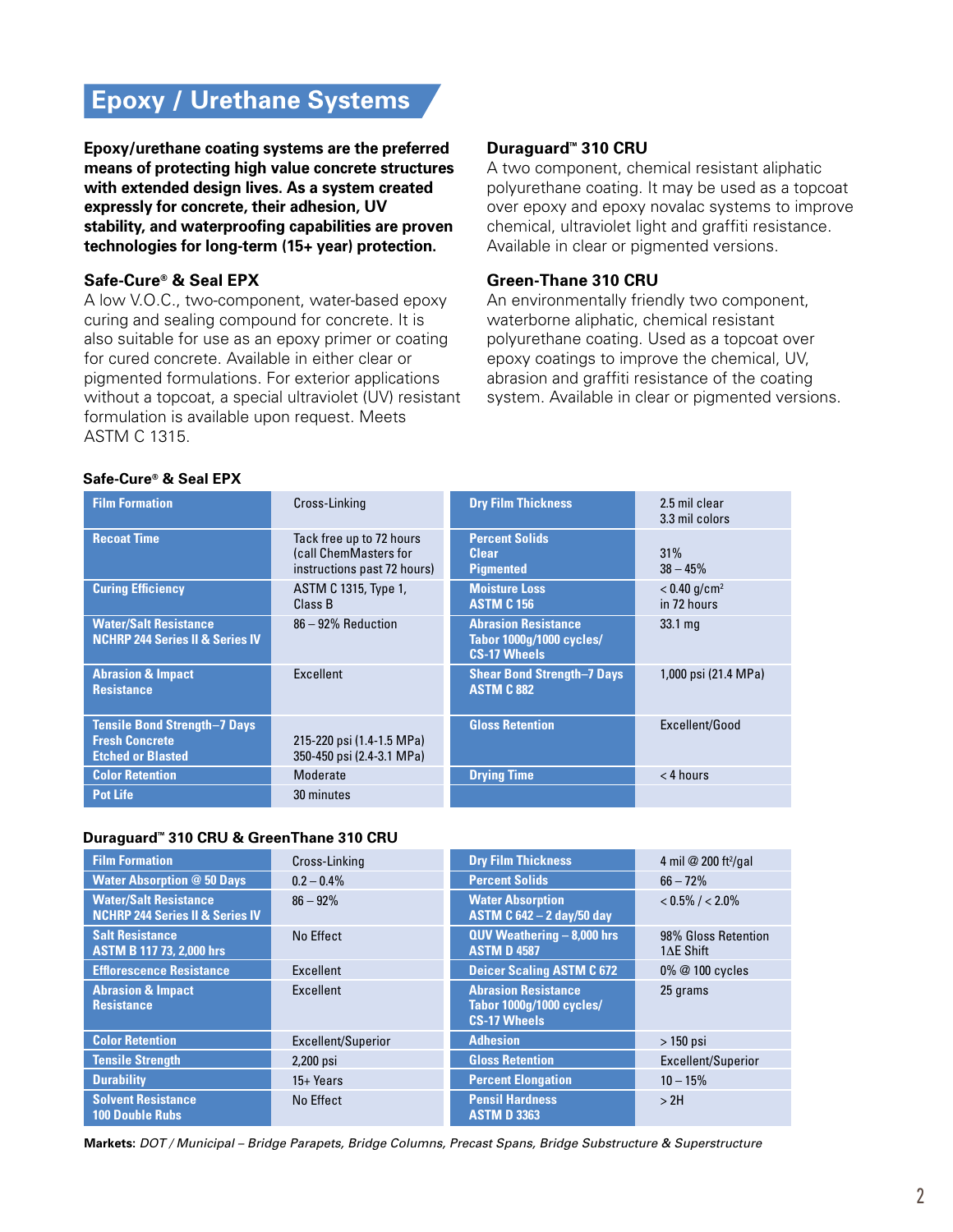# **100% Elastomeric Acrylic Coating**

## **ColorLastic™**

A pigmented, waterproof coating for concrete and masonry. ColorLastic is produced with 100% elastomeric acrylic resins and formulated for superior aging characteristics. ColorLastic bridges hairline cracks, withstands substrate movement and accommodates rapid changes in temperature.



#### **USES**

- Coating for exterior or interior, above grade vertical and overhead concrete and masonry
- Functional, yet decorative, waterproof sealer for poured in place concrete, precast members, block, brick, plaster or stucco surfaces.
- Topcoat for ChemSeal or other cementitious coatings
- Provides a uniform matte color following repairs of deteriorated surfaces exposed to severe weathering

## **ADVANTAGES**

- Exceptionally durable film resists wind driven rain, mold, mildew, and dirt
- Excellent elongation and recovery properties
- Optimum water vapor permeability eliminates cracking and peeling
- Withstands extremes in thermal cycling; maintains flexibility from season to season
- Ultraviolet (UV) light, stable, fade resistant
- Seals and waterproofs hairline cracks
- Extremely low V.O.C. content, water based for environmental impact compliance
- Available in nine architectural colors; special color matching available subject to minimum order and lead time requirements

| <b>Film Formation</b>                                  | Evaporation/Coalescence                | <b>Dry Film Thickness</b>                                 | $16$ mil $-2$ coats<br>$@$ 100 ft <sup>2</sup> /gal                            |
|--------------------------------------------------------|----------------------------------------|-----------------------------------------------------------|--------------------------------------------------------------------------------|
| <b>Water Absorption @ 50 Days</b>                      | Less than 1.0%                         | <b>Salt Spray ASTM B 117</b>                              | 300 hours                                                                      |
| <b>Water/Salt Resistance</b><br><b>NCHRP 244</b>       | $75 - 80\%$                            | <b>Water Absorption ASTM C</b><br>642 - 2 day / 50 day    | $< 0.5\% / < 2.0\%$                                                            |
| <b>Deicer Scaling - 50 Cycles</b><br><b>ASTM C 672</b> | Visual Rating - 1<br>Scaling Mass $-0$ | <b>Freeze/Thaw Cycling -</b><br>300 Cycles, ASTM C 666    | 97 Durability Factor                                                           |
| Weatherometer-                                         | No Cracking, Peeling, Flaking,         | <b>Adhesion-Direct Tensile</b>                            | $> 75$ psi                                                                     |
| <b>5.000 hours</b>                                     | <b>Chipping or Delamination</b>        | <b>Percent Solids</b>                                     | $50 - 62%$                                                                     |
| <b>ASTM G 26</b>                                       |                                        | <b>Gloss Retention</b>                                    | <b>Very Good</b>                                                               |
| <b>Abrasion &amp; Impact</b><br><b>Resistance</b>      | Good                                   | <b>Percent Elongation</b>                                 | $200 - 300\%$                                                                  |
| <b>Color Retention</b>                                 | <b>Very Good</b>                       | <b>1/8" Mandrel Flexibility</b>                           | $75^{\circ}$ F (24 $^{\circ}$ C) pass<br>$0^{\circ}$ F (-17 $^{\circ}$ C) pass |
| <b>Tensile Strength</b>                                | 200 psi (1.4 MPa) @ 75°F (24°C)        |                                                           | $-15^{\circ}$ F ( $-26^{\circ}$ C) pass                                        |
| <b>ASTM D 412 modified</b>                             | 600 psi (4 MPa) @ 0°F (-17°C)          | <b>Tensile Elongation</b>                                 | 300% @ 75°F (24°C)                                                             |
| <b>Durability</b>                                      | $10+Years$                             | <b>ASTM D 412</b>                                         | 115% @ 0°F (-17°C)                                                             |
| <b>Water Vapor Transmission</b><br><b>ASTME 96</b>     | 10.5 perms @ 20 mil film               | <b>Wind Driven Rain Resistance</b><br>Fed Spec TT-C-555-B | <b>Water Penetration - None</b><br>Blister Density/Size - None                 |

#### **ColorLastic™**

**Markets:** *DOT / Municipal – Sound Wall Barriers, Bridge Parapets, Bridge Columns, Precast Spans, Bridge Substructure & Superstructure Commercial – Building Exteriors, Masonry/Block Walls, Retaining Walls*

*Residential – Stucco, Exterior Above-Ground Foundations, Retaining Walls*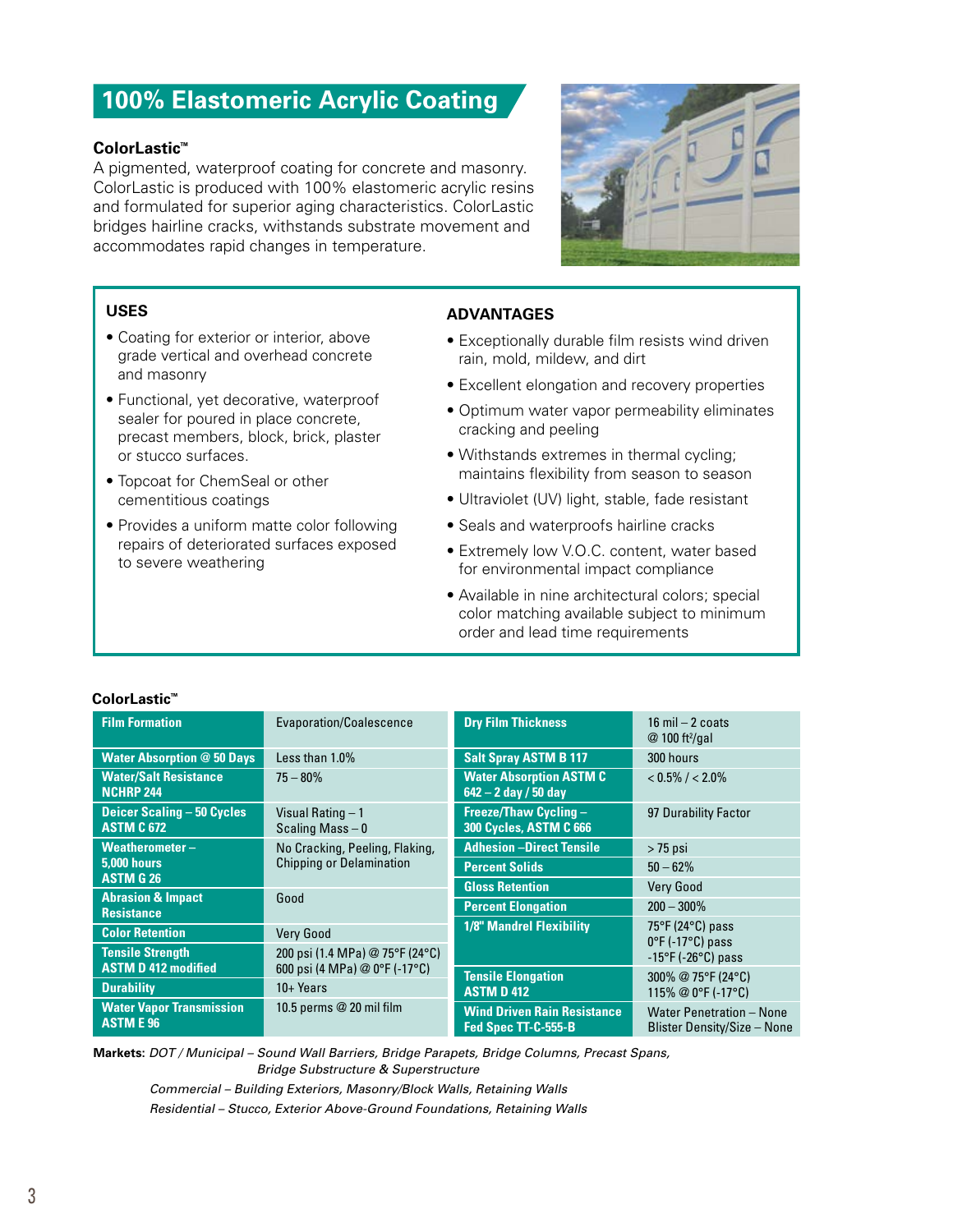# **Silicone Modified Elastomeric Acrylic Coating**

## **ColorLasticSil™**

Pigmented waterproof coating for concrete and masonry. ColorLasticSil is produced with 100% elastomeric silicone modified acrylic resins and formulated for superior aging characteristics. ColorLasticSil bridges hairline cracks, withstands substrate movement and accommodates rapid changes in temperature.

**Markets:** *DOT / Municipal – Sound Wall Barriers, Bridge Parapets, Bridge Columns, Precast Spans, Bridge Substructure & Superstructure Commercial – Building Exteriors, Masonry/ Block Walls, Retaining Walls Residential – Stucco, Exterior Above-Ground Foundations, Retaining Walls*

# **Heavy Bodied, 100% Acrylic Emulsion, Decorative Coatings**

#### **TextureDOT™**

A heavy bodied, 100% acrylic emulsion, decorative, textured coating. It develops a tough, durable, water repellent film that is alkali, acid and mildew resistant. TextureDOT meets ASTM C 1315 as an architectural cure & seal, and is also available in a smooth version.

#### **USES**

- Interior or exterior, vertical and overhead concrete and masonry surfaces
- Poured and formed walls, block, brick, cement plaster, stucco, wall board, and sheet rock
- Sealing jersey and median barriers, sound barrier walls, bridge abutments, and retaining walls
- Decorative water repellent finish
- Textured finish hides defects in the substrate

#### **ADVANTAGES**

- Superior color stability under harsh ultraviolet light exposure
- Excellent hiding power minimizes minor surface imperfections and defects
- Resistant to stains, dirt, and atmospheric pollutants
- Provides uniformly colored, textured finish
- Exceptional moisture vapor transmission
- Will not crack or peel
- Expansion and contraction characteristics compatible with concrete and masonry surfaces
- Durable, outlasts standard paints 2:1
- Available in 9 standard colors or any federal color for DOT applications.



#### **TextureDOT™**

| <b>Film Formation</b>                                                | Evaporation/Coalescing                                 | Salt Spray - 2,000 hours<br><b>ASTM B 117</b>          | No Effect                               |
|----------------------------------------------------------------------|--------------------------------------------------------|--------------------------------------------------------|-----------------------------------------|
| <b>Percent Solids</b>                                                | $72 - 74%$                                             |                                                        |                                         |
| <b>Water/Salt Resistance</b><br><b>NCHRP 244, Series II &amp; IV</b> | 21 days immersion,<br>6 months - slab                  | <b>Deicer Scaling - 50 Cycles</b><br><b>ASTM C 672</b> | Visual Rating $-0$<br>Scaling Mass $-0$ |
| Weatherometer - 5,000 hours<br><b>ASTM G 23</b>                      | No Peeling or<br><b>Delamination</b>                   | <b>Freeze/Thaw Cycling -</b><br>300 Cycles, ASTM C 666 | 98 Durability Factor                    |
| <b>Impact Resistance</b>                                             | 24 in-lbs direct impact                                | <b>Mandrel Flexibility</b>                             | 180° bend over 1" mandrel               |
| <b>ASTM D 2794</b>                                                   |                                                        | <b>Abrasion Resistance -</b>                           | <b>No Peeling or Delamination</b>       |
| <b>Adhesion - Blister Box</b><br><b>Method, 2,000 hours</b>          | No Blistering or Peeling                               | <b>3,000 Liters Falling Sand,</b><br><b>ASTM D 968</b> |                                         |
| <b>Dry Film Thickness</b>                                            | 23 mil per coat $@$<br>$50$ ft <sup>2</sup> per gallon | <b>Durability</b>                                      | $12 + Years$                            |

**Markets:** *DOT / Municipal – Sound Wall Barriers, Jersey Barriers Commercial – Building Exteriors, Masonry/Block Walls, Retaining Walls Residential – Stucco, Exterior Above-Ground Foundations, Retaining Walls*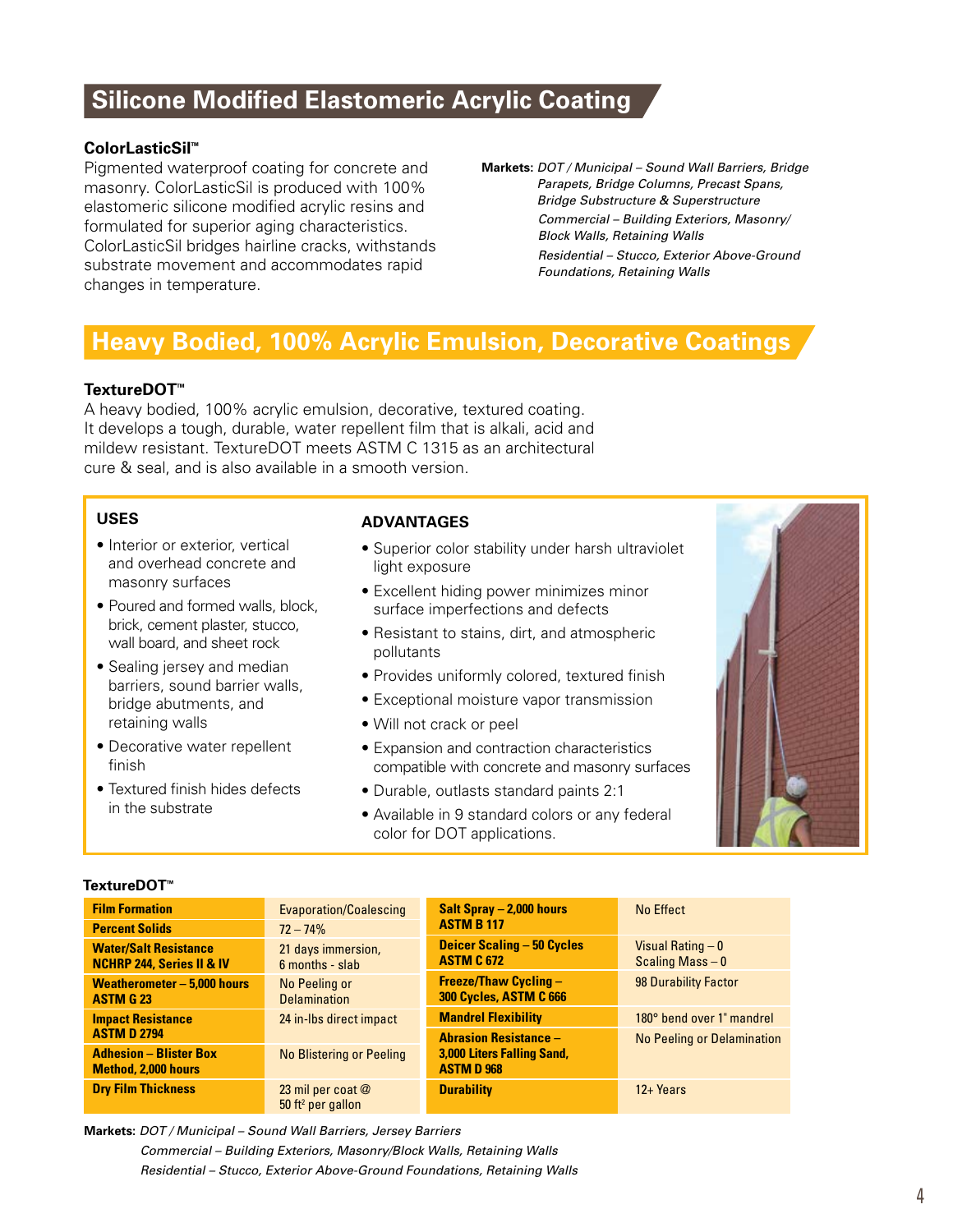# **100% Acrylic Coatings**

#### **ColorCoat™**

A heavy bodied 100% acrylic emulsion decorative coating specifically formulated to withstand outdoor exposure on concrete, masonry, stucco or cement plaster. It develops a tough durable water repellent film that is UV-stable, high gloss, alkali, and acid resistant.



## **USES**

- Exterior or interior, vertical and overhead, concrete and masonry
- Poured in place, formed walls, block, brick, or stucco
- Functional and decorative water repellent finish
- Provides a uniform matte color following repairs of deteriorated surfaces

## **ADVANTAGES**

- Excellent adhesion and weathering properties
- Superior moisture vapor transmission through substrate reduces cracking and peeling
- Protects against airborne dirt and pollutants
- Non-yellowing and fade resistant
- Available in a wide variety of colors

#### **ColorCoat™**

| <b>Film Formation</b>                                  | Evaporation/Coalescence                 | Salt Spray ASTM B 117 -                                     | No Effect                                                                        |
|--------------------------------------------------------|-----------------------------------------|-------------------------------------------------------------|----------------------------------------------------------------------------------|
| <b>Water Absorption @ 50 Days</b>                      | $1 - 2\%$                               | <b>2.000 hours</b>                                          |                                                                                  |
| <b>Water/Salt Resistance</b><br><b>NCHRP 244</b>       | $75 - 80%$                              | <b>Water Absorption</b><br><b>ASTM C 642 - 2 day/50 day</b> | $< 0.5\% / < 2.0\%$                                                              |
| <b>Deicer Scaling - 50 Cycles</b><br><b>ASTM C 672</b> | Visual Rating $-0$<br>Scaling Mass $-0$ | <b>Freeze/Thaw Cycling -</b><br>300 Cycles                  | 97 Durability Factor                                                             |
| <b>Weatherometer ASTM G 26</b>                         | 5,000 hours, No Peeling                 | <b>ASTM C 666</b>                                           |                                                                                  |
| <b>Adhesion -</b>                                      | 2,000 hours                             | <b>Adhesion - Direct Tensile</b>                            | $>150$ psi                                                                       |
| <b>Blister Box Method</b>                              | <b>No Blistering or Peeling</b>         | <b>Gloss Retention</b>                                      | <b>Very Good</b>                                                                 |
| <b>Fading (Fade-O-Meter)</b>                           | 100 hours                               | <b>Percent Elongation</b>                                   | $10 - 20%$                                                                       |
| <b>Tensile Strength</b>                                | 800 psi                                 | <b>1/8" Mandrel Flexibility</b>                             | $75^{\circ}$ F (24 $^{\circ}$ C) pass                                            |
| <b>Durability</b>                                      | $10+Years$                              |                                                             | $0^{\circ}$ F (-17 $^{\circ}$ C) pass<br>$-15^{\circ}$ F ( $-26^{\circ}$ C) pass |
| <b>Moisture Vapor Transmission</b><br>Rate ASTM D 1653 | 18 perms @ 6 mil dry film<br>thickness  | <b>Fire Hazard ASTM E 84</b>                                | Smoke density, fuel<br>contribution & flame                                      |
| <b>Dry Film Thickness</b>                              | $12 - 14$ mil (2 coats)                 |                                                             | spread all <25 (NFPA                                                             |
| <b>Percent Solids</b>                                  | $58 - 62%$                              |                                                             | Class A)                                                                         |

**Markets:** *DOT / Municipal – Sound Wall Barriers, Bridge Parapets, Bridge Columns, Precast Spans, Bridge Substructure & Superstructure* 

*Commercial – Building Exteriors, Masonry/Block Walls, Retaining Walls Residential – Stucco, Exterior Above-Ground Foundations, Retaining Walls*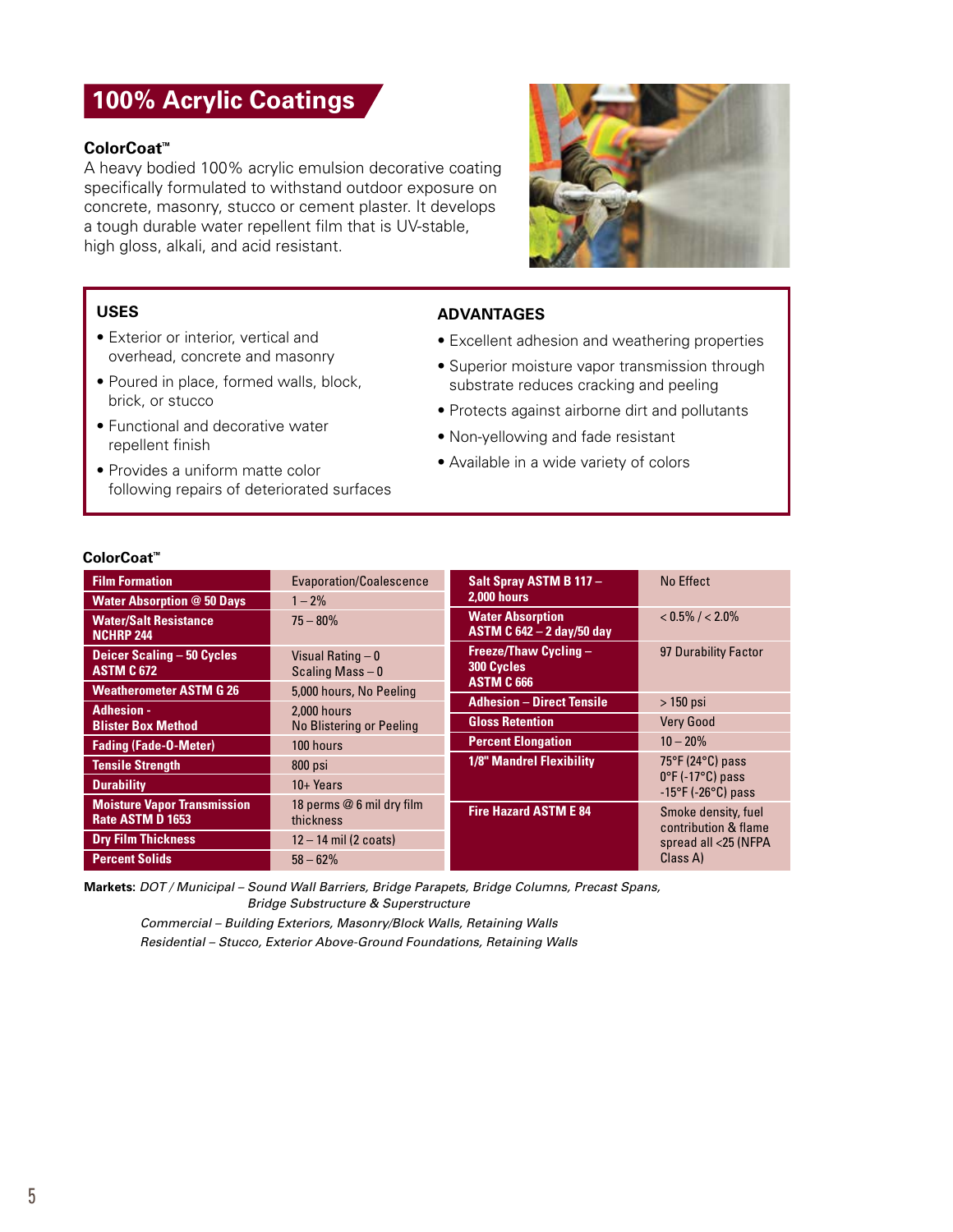# **100% Siliconized Acrylic Stain**

## **ColorCoat™ XL**

A heavy bodied 100% siliconized acrylic emulsion specifically formulated for superior water shedding characteristics when applied to exterior concrete, masonry, stucco or cement plaster. ColorCoat XL has exceptional penetration and adhesion, forming a tough, durable, water repellent film that is highly UV-stable, high gloss, alkali, acid, mildew resistant and contains an inhibitor to prevent mold and fungal growth.



## **USES**

- Exterior or interior, vertical and overhead, concrete and masonry
- Poured in place, formed walls, block, brick or stucco
- Functional and decorative water repellent finish
- Provides a uniform matte color following repairs of deteriorated surfaces

## **ADVANTAGES**

- Excellent penetration, adhesion and weathering properties
- Siliconized acrylic for enhanced water shedding characteristics
- Superior moisture vapor transmission through substrate reduces cracking and peeling
- Protects against airborne dirt and pollutants
- Non-yellowing and fade resistant
- Available in a wide variety of colors

| ColorCoat™ XL |
|---------------|
|---------------|

| <b>Film Formation</b>                                                       | Evaporation/Coalescence                                      | <b>ASTM G53-13, Cycle 1</b><br><b>Twin Carbon Arc</b><br><b>Weatherometer Exposure/</b><br>2,500 Hours (Avg. 3 Samples) | <b>Visual: Gray Scale</b><br>Rating 4 to 5<br>Very slight color change / loss<br>of gloss / surface spotting.<br>No other detrimental effects. |
|-----------------------------------------------------------------------------|--------------------------------------------------------------|-------------------------------------------------------------------------------------------------------------------------|------------------------------------------------------------------------------------------------------------------------------------------------|
| <b>Deicer Scaling</b><br>50 Cycles<br><b>ASTM C 672</b><br>(Avg. 3 Samples) | Visual Rating $-0$<br>Mass Loss $-$ 0.0 lb/ft <sup>2</sup>   |                                                                                                                         |                                                                                                                                                |
| <b>Deicer Scaling</b><br>100 Cycles                                         | Visual Rating - 0.8<br>Mass Loss $-$ 0.01 lb/ft <sup>2</sup> |                                                                                                                         | <b>Adhesion: Rating 5</b><br>No peeling or removal                                                                                             |
| <b>ASTM C 672</b>                                                           |                                                              | <b>Gloss Retention</b>                                                                                                  | <b>Very Good</b>                                                                                                                               |
| (Avg. 3 Samples)                                                            |                                                              | <b>Water Resistance</b>                                                                                                 | <b>Very Good</b>                                                                                                                               |
| <b>Durability</b>                                                           | $10+Years$                                                   | <b>AASHTO T 259</b>                                                                                                     | 84.4% Reduction @                                                                                                                              |
| <b>Moisture Vapor</b><br><b>Transmission Rate</b>                           | 17.5 Perms<br>Average of 3 Samples                           | <b>Resistance of Concrete to</b><br><b>Chloride Ion Penetration</b>                                                     | $0.625$ to $0.50$ inch depth                                                                                                                   |
| <b>ASTM D 1653</b>                                                          |                                                              | <b>AASHTO T 260</b>                                                                                                     | 89.2% Reduction @                                                                                                                              |
| <b>Dry Film Thickness</b>                                                   | $12 - 14$ mil (2 coats)                                      | <b>Sampling &amp; Testing for</b>                                                                                       | 0.50 to 1.0 inch depth                                                                                                                         |
| <b>Percent Solids</b>                                                       | $55 - 59%$                                                   | <b>Chloride Ion in Concrete &amp;</b><br><b>Concrete Raw Materials</b>                                                  |                                                                                                                                                |

**Markets:** *DOT / Municipal – Sound Wall Barriers, Bridge Parapets, Bridge Columns, Precast Spans, Bridge Substructure & Superstructure Commercial – Building Exteriors, Masonry/Block Walls, Retaining Walls*

*Residential – Stucco, Exterior Above-Ground Foundations, Retaining Walls*